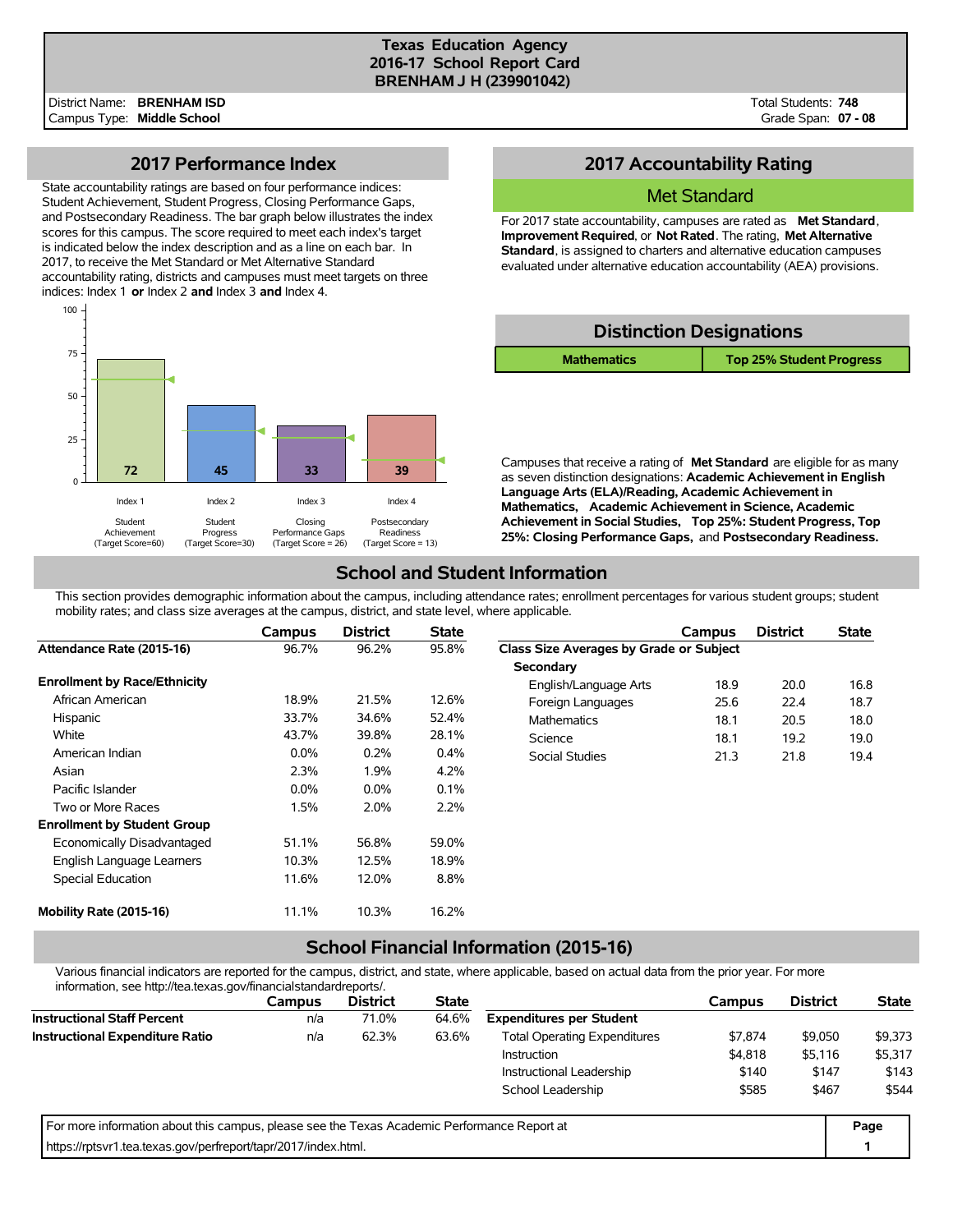| Texas Education Agency     | <b>BRENHAM J H (239901042)</b> |  |
|----------------------------|--------------------------------|--|
| 2016-17 School Report Card | <b>BRENHAM ISD</b>             |  |

|                                                                             |      | <b>State</b> |     | All<br>District Students American | African | Hispanic | White | American<br>Indian       | Asian  | Pacific<br>Islander      | Two or<br>More<br>Races | Econ<br><b>Disadv</b> |
|-----------------------------------------------------------------------------|------|--------------|-----|-----------------------------------|---------|----------|-------|--------------------------|--------|--------------------------|-------------------------|-----------------------|
| STAAR Percent at Approaches Grade Level or Above (Sum of All Grades Tested) |      |              |     |                                   |         |          |       |                          |        |                          |                         |                       |
| All Subjects                                                                | 2017 | 75%          | 73% | 72%                               | 58%     | 65%      | 82%   |                          | 92%    | $\blacksquare$           | 82%                     | 60%                   |
|                                                                             | 2016 | 75%          | 72% | 71%                               | 58%     | 60%      | 85%   | $\ast$                   | 100%   | $\overline{a}$           | 61%                     | 59%                   |
| Reading                                                                     | 2017 | 72%          | 69% | 74%                               | 59%     | 69%      | 84%   | $\overline{a}$           | 76%    | $\blacksquare$           | 82%                     | 63%                   |
|                                                                             | 2016 | 73%          | 68% | 77%                               | 65%     | 67%      | 91%   | $\ast$                   | 100%   | $\overline{\phantom{a}}$ | 62%                     | 67%                   |
| Mathematics                                                                 | 2017 | 79%          | 80% | 79%                               | 67%     | 72%      | 89%   | $\overline{\phantom{a}}$ | 94%    | $\overline{\phantom{a}}$ | 91%                     | 69%                   |
|                                                                             | 2016 | 76%          | 77% | 77%                               | 68%     | 67%      | 88%   | $\ast$                   | 100%   | $\blacksquare$           | 77%                     | 68%                   |
| Writing                                                                     | 2017 | 67%          | 64% | 69%                               | 53%     | 61%      | 80%   | $\overline{\phantom{a}}$ | 100%   |                          | $\ast$                  | 56%                   |
|                                                                             | 2016 | 69%          | 67% | 71%                               | 63%     | 55%      | 86%   | $\overline{\phantom{a}}$ | 100%   |                          | $\ast$                  | 56%                   |
| Science                                                                     | 2017 | 79%          | 81% | 74%                               | 62%     | 64%      | 86%   | $\overline{\phantom{a}}$ | 100%   |                          | $\ast$                  | 63%                   |
|                                                                             | 2016 | 79%          | 77% | 63%                               | 43%     | 54%      | 79%   | $\ast$                   | $\ast$ |                          | $\ast$                  | 50%                   |
| Social Studies                                                              | 2017 | 77%          | 69% | 52%                               | 38%     | 44%      | 60%   | $\overline{\phantom{a}}$ | 100%   |                          | $\ast$                  | 38%                   |
|                                                                             | 2016 | 77%          | 71% | 54%                               | 34%     | 42%      | 71%   | $\ast$                   | $\ast$ |                          | $\ast$                  | 39%                   |
| STAAR Percent at Meets Grade Level (Sum of All Grades Tested)               |      |              |     |                                   |         |          |       |                          |        |                          |                         |                       |
| Two or More Subjects 2017                                                   |      | 48%          | 45% | 43%                               | 26%     | 29%      | 58%   |                          | 71%    |                          | 45%                     | 25%                   |
|                                                                             | 2016 | 45%          | 39% | 38%                               | 18%     | 24%      | 56%   | $\ast$                   | 80%    |                          | $\ast$                  | 20%                   |
| Reading                                                                     | 2017 | 48%          | 46% | 43%                               | 26%     | 34%      | 55%   | $\overline{\phantom{a}}$ | 65%    | $\overline{\phantom{a}}$ | 55%                     | 27%                   |
|                                                                             | 2016 | 46%          | 39% | 41%                               | 17%     | 29%      | 59%   | $\ast$                   | 73%    | $\overline{\phantom{a}}$ | 46%                     | 22%                   |
| Mathematics                                                                 | 2017 | 48%          | 48% | 47%                               | 32%     | 34%      | 61%   | $\overline{\phantom{a}}$ | 81%    | $\overline{\phantom{a}}$ | $\ast$                  | 31%                   |
|                                                                             | 2016 | 43%          | 40% | 39%                               | 19%     | 27%      | 56%   | $\ast$                   | 87%    |                          | $\ast$                  | 22%                   |
| Writing                                                                     | 2017 | 38%          | 31% | 33%                               | 21%     | 19%      | 48%   | $\overline{\phantom{a}}$ | $\ast$ |                          | $\ast$                  | 20%                   |
|                                                                             | 2016 | 41%          | 36% | 43%                               | 26%     | 27%      | 60%   | $\overline{a}$           | 82%    |                          | $\ast$                  | 25%                   |
| Science                                                                     | 2017 | 52%          | 52% | 46%                               | 27%     | 35%      | 61%   | $\overline{\phantom{a}}$ | 91%    | $\overline{\phantom{a}}$ | $\ast$                  | 29%                   |
|                                                                             | 2016 | 47%          | 43% | 29%                               | 8%      | 17%      | 47%   | $\ast$                   | $\ast$ |                          | $\ast$                  | 14%                   |
| Social Studies                                                              | 2017 | 51%          | 41% | 25%                               | 15%     | 19%      | 30%   | $\overline{\phantom{a}}$ | 82%    |                          | $\ast$                  | 15%                   |
|                                                                             | 2016 | 47%          | 41% | 22%                               | 8%      | 15%      | 34%   | $\ast$                   | $\ast$ |                          | $\ast$                  | 11%                   |
| STAAR Percent at Masters Grade Level (Sum of All Grades Tested)             |      |              |     |                                   |         |          |       |                          |        |                          |                         |                       |
| All Subjects                                                                | 2017 | 20%          | 18% | 17%                               | 7%      | 10%      | 24%   |                          | 54%    |                          | $\ast$                  | 7%                    |
|                                                                             | 2016 | 18%          | 15% | 15%                               | 7%      | 8%       | 21%   | $\ast$                   | 47%    | $\overline{\phantom{a}}$ | 20%                     | 7%                    |
| Reading                                                                     | 2017 | 19%          | 16% | 20%                               | 6%      | 11%      | 30%   | $\overline{\phantom{a}}$ | 59%    | $\overline{\phantom{a}}$ | $\ast$                  | 8%                    |
|                                                                             | 2016 | 17%          | 15% | 19%                               | 7%      | 10%      | 29%   | $\ast$                   | 53%    |                          | $\ast$                  | 9%                    |
| Mathematics                                                                 | 2017 | 23%          | 21% | 21%                               | 11%     | 10%      | 30%   |                          | 63%    |                          | $\ast$                  | 9%                    |
|                                                                             | 2016 | 19%          | 17% | 14%                               | 8%      | 7%       | 20%   | $\ast$                   | 60%    |                          | $\ast$                  | 7%                    |
| Writing                                                                     | 2017 | 12%          | 6%  | 8%                                | 8%      | 6%       | 10%   |                          | $\ast$ |                          | $\ast$                  | 7%                    |
|                                                                             | 2016 | 15%          | 14% | 13%                               | $7\%$   | $7\%$    | 21%   |                          |        |                          |                         | 7%                    |
| Science                                                                     | 2017 | 19%          | 21% | 16%                               | $\ast$  | 9%       | 24%   |                          | 82%    |                          | $\ast$                  | 6%                    |
|                                                                             | 2016 | 16%          | 13% | 9%                                | $\ast$  | $\ast$   | 15%   | $\ast$                   |        |                          | $\ast$                  | 4%                    |
| Social Studies                                                              | 2017 | 27%          | 17% | 12%                               | 7%      | 8%       | 16%   |                          | ∗      |                          | $\ast$                  | 6%                    |
|                                                                             | 2016 | 22%          | 16% | 13%                               | 7%      | 10%      | 17%   | $\ast$                   | $\ast$ |                          | $\ast$                  | $7\%$                 |
| <b>STAAR Percent Met or Exceeded Progress</b>                               |      |              |     |                                   |         |          |       |                          |        |                          |                         |                       |
| All Subjects                                                                | 2017 | 61%          | 60% | 69%                               | 70%     | 66%      | 71%   |                          | 90%    |                          |                         | 66%                   |
|                                                                             | 2016 | 62%          | 56% | 64%                               | 63%     | 59%      | 67%   | *                        | 84%    |                          |                         | 62%                   |
| Reading                                                                     | 2017 | 59%          | 58% | 65%                               | 66%     | 61%      | 66%   |                          | $\ast$ |                          | $\ast$                  | 64%                   |
|                                                                             | 2016 | 60%          | 53% | 60%                               | 55%     | 57%      | 64%   | $\ast$                   | $\ast$ |                          | $\ast$                  | 59%                   |
| Mathematics                                                                 | 2017 | 64%          | 62% | 74%                               | 75%     | 70%      | 76%   |                          | 86%    |                          | $\ast$                  | 68%                   |
|                                                                             | 2016 | 63%          | 59% | 68%                               | 72%     | 61%      | 71%   | $\ast$                   | 92%    |                          | $\ast$                  | 65%                   |

For more information about this campus, please see the Texas Academic Performance Report at **Page 2016 Page Page** https://rptsvr1.tea.texas.gov/perfreport/tapr/2017/index.html. **2**

'?' Indicates that the data for this item were statistically improbable, or were reported outside a reasonable range. "Indicates zero observations reported for this group. \*' Indicates results are masked due to small numbers to protect student confidentiality. Ma' Indicates data reporting is not applicable for this group.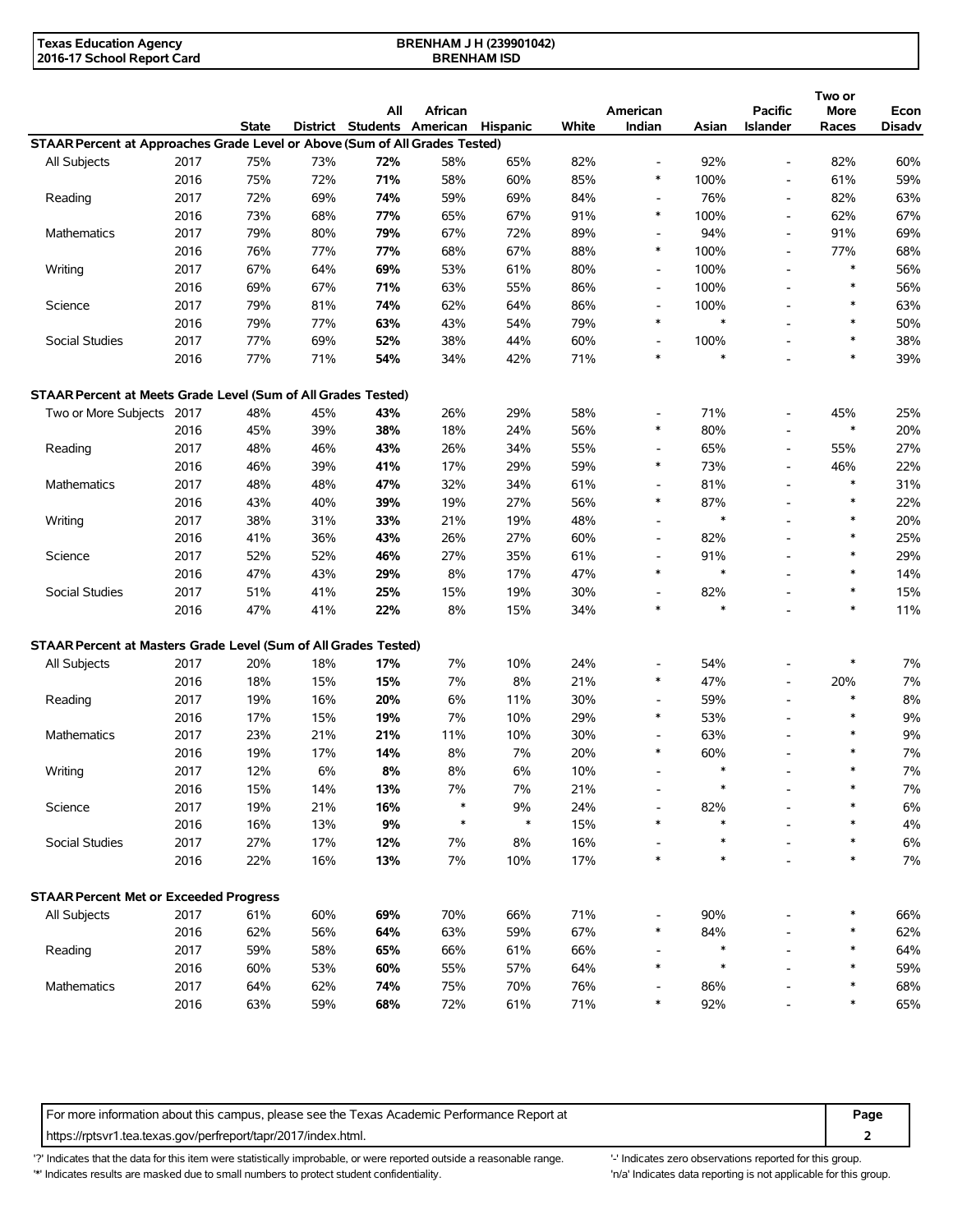| <b>Texas Education Agency</b> | <b>BRENHAM J H (239901042)</b> |  |
|-------------------------------|--------------------------------|--|
| 2016-17 School Report Card    | <b>BRENHAM ISD</b>             |  |

|                                                                    |      |              |                 |     |                            |          |       |                          |        |                                   |                      | Two or                |  |
|--------------------------------------------------------------------|------|--------------|-----------------|-----|----------------------------|----------|-------|--------------------------|--------|-----------------------------------|----------------------|-----------------------|--|
|                                                                    |      | <b>State</b> | <b>District</b> |     | African<br>Campus American | Hispanic | White | American<br>Indian       | Asian  | <b>Pacific</b><br><b>Islander</b> | <b>More</b><br>Races | Econ<br><b>Disadv</b> |  |
| <b>STAAR Percent Exceeded Progress</b>                             |      |              |                 |     |                            |          |       |                          |        |                                   |                      |                       |  |
| All Subjects                                                       | 2017 | 19%          | 16%             | 17% | 15%                        | 13%      | 19%   | $\overline{\phantom{a}}$ | 45%    |                                   | $\ast$               | 14%                   |  |
|                                                                    | 2016 | 17%          | 14%             | 14% | 15%                        | 11%      | 15%   | ∗                        | 24%    |                                   | $\ast$               | 12%                   |  |
| Reading                                                            | 2017 | 17%          | 16%             | 18% | 20%                        | 17%      | 18%   |                          | $\ast$ |                                   | *                    | 19%                   |  |
|                                                                    | 2016 | 16%          | 13%             | 17% | 23%                        | 15%      | 16%   | $\ast$                   | $\ast$ |                                   | $\ast$               | 19%                   |  |
| Mathematics                                                        | 2017 | 20%          | 17%             | 16% | 10%                        | 10%      | 21%   | $\overline{\phantom{a}}$ | 64%    |                                   | $\ast$               | 8%                    |  |
|                                                                    | 2016 | 17%          | 14%             | 10% | 6%                         | 6%       | 14%   | $\ast$                   | 42%    |                                   | $\ast$               | 6%                    |  |
| Progress of Prior-Year Non-Proficient Students (Sum of Grades 4-8) |      |              |                 |     |                            |          |       |                          |        |                                   |                      |                       |  |
| Reading                                                            | 2017 | 35%          | 33%             | 36% | 31%                        | 40%      | 40%   |                          | $\ast$ |                                   | *                    | 35%                   |  |
|                                                                    | 2016 | 35%          | 33%             | 36% | 36%                        | 25%      | 61%   | $\overline{\phantom{a}}$ | $\ast$ |                                   | $\ast$               | 31%                   |  |
| Mathematics                                                        | 2017 | 43%          | 45%             | 39% | 36%                        | 40%      | 38%   |                          | $\ast$ |                                   | $\ast$               | 35%                   |  |
| <b>Students Success Initiative</b>                                 |      |              |                 |     |                            |          |       |                          |        |                                   |                      |                       |  |
| Grade 8                                                            |      |              |                 |     |                            |          |       |                          |        |                                   |                      |                       |  |
| Students Approaching Grade Level on First STAAR Administration     |      |              |                 |     |                            |          |       |                          |        |                                   |                      |                       |  |
| Reading                                                            | 2017 | 76%          | 73%             | 73% | 57%                        | 63%      | 85%   |                          | 100%   |                                   | *                    | 60%                   |  |
| <b>Mathematics</b>                                                 | 2017 | 75%          | 72%             | 72% | 67%                        | 63%      | 84%   |                          | $\ast$ |                                   | $\ast$               | 63%                   |  |
| Students Requiring Accelerated Instruction                         |      |              |                 |     |                            |          |       |                          |        |                                   |                      |                       |  |
| Reading                                                            | 2017 | 24%          | 27%             | 27% | 43%                        | 37%      | 15%   |                          | $\ast$ |                                   | *                    | 40%                   |  |
| Mathematics                                                        | 2017 | 25%          | 28%             | 28% | 33%                        | 37%      | 16%   |                          | $\ast$ |                                   | $\ast$               | 38%                   |  |
| <b>STAAR Cumulative Met Standard</b>                               |      |              |                 |     |                            |          |       |                          |        |                                   |                      |                       |  |
| Reading                                                            | 2017 | 85%          | 84%             | 84% | 76%                        | 77%      | 93%   |                          | 100%   |                                   | 100%                 | 77%                   |  |
| Mathematics                                                        | 2017 | 85%          | 81%             | 81% | 78%                        | 73%      | 88%   |                          | $\ast$ |                                   | $\ast$               | 74%                   |  |

For more information about this campus, please see the Texas Academic Performance Report at **Page Page** https://rptsvr1.tea.texas.gov/perfreport/tapr/2017/index.html. **3**

'?' Indicates that the data for this item were statistically improbable, or were reported outside a reasonable range. '-' Indicates zero observations reported for this group. \*' Indicates results are masked due to small numbers to protect student confidentiality. Ma' Indicates data reporting is not applicable for this group.